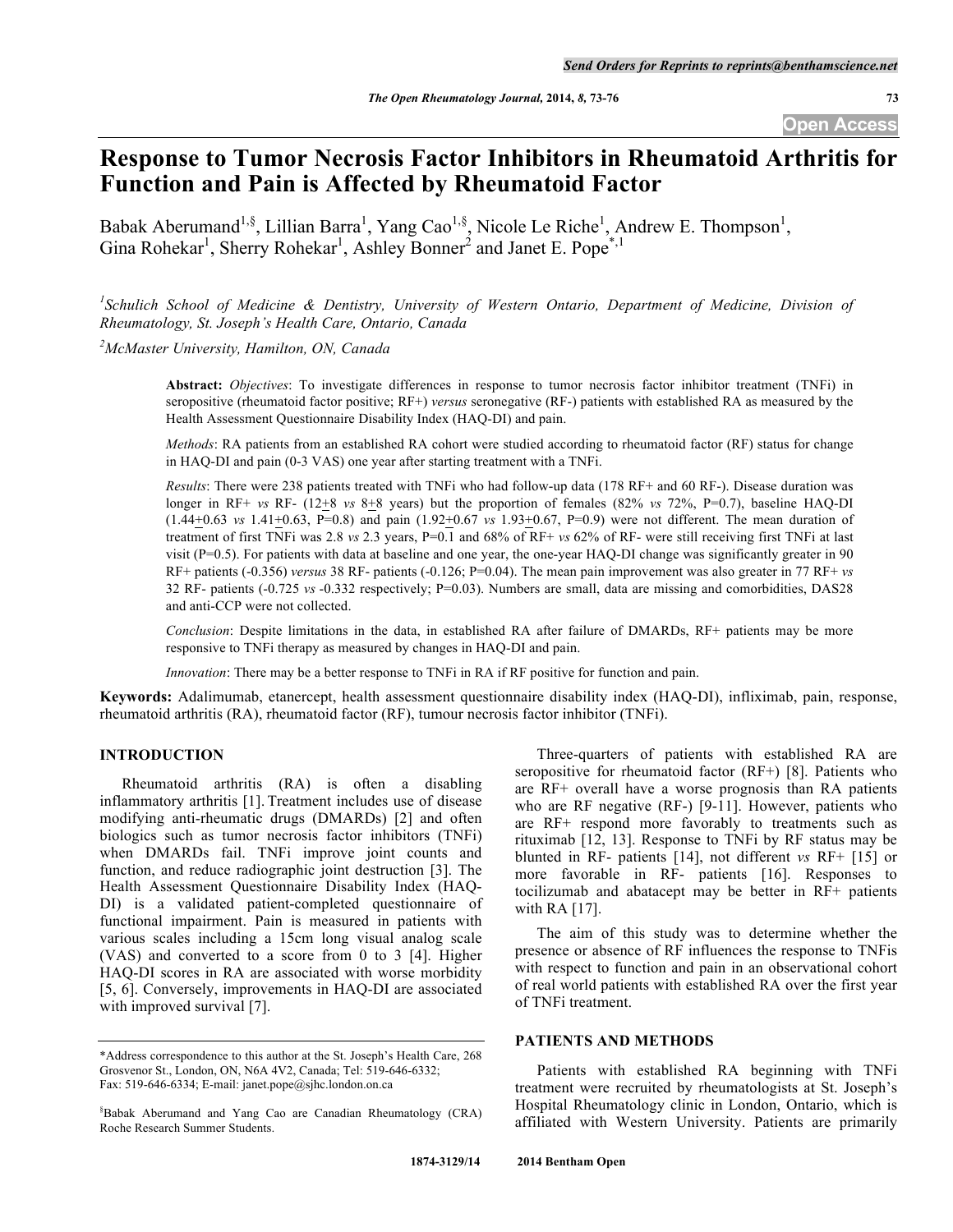English speaking, representing the full spectrum of disease severity, and were generally followed from one to four times a year depending on disease severity and flares. Ethics approval was obtained from University of Western Ontario, to perform a chart audit on all patients in the clinic with RA who were started on a TNFi. Information regarding HAQ-DI, using a 15 cm VAS converted to a score from 0 to 3 was collected and duration of treatment was assessed on patients in our single center database (described elsewhere) [5]. Inclusion criteria were as follows: diagnosis of RA according to the revised ACR/EULAR criteria [18], laboratory proof of RF status within the chart, treatment initiation with etanercept, infliximab, and/or adalimumab; known start date of first TNFi and at least one follow up after TNFi. This allowed for calculation of mean treatment duration by RF status and the proportion of patients still receiving their first TNFi at the last follow up visit. Then analyses were performed with respect to the outcome measures of interest where patients needed at least one HAQ-DI score just prior to and at 1 year (+ 12 weeks) of TNFi treatment. Pain scores where available (at initiation of TNFi and one year of TNFi treatment) were also analyzed. Only the data from the first TNFi treatment were used. Joint counts were not analyzed due to inter-observer variability, because different trainees having diverse expertise performed the joint counts that were recorded in the chart during routine visits. Charts of eligible patients were reviewed to determine if the rheumatoid factor lab result was available on the chart. Anti-CCP levels were not routinely collected as these patients had established RA often for years (before anti-CCP testing was available). The proportion of patients still taking the same TNFi at over time, and changes in HAQ-DI and pain (each on a 0-3 scale) (from one year of TNFi treatment minus baseline) were compared between RF positive and RF negative patients using Student t-tests (two-tailed, equal variance) and Chi square analyses.

Other parameters including patient age, disease duration, sex, baseline HAQ-DI and pain, and treatment duration were also compared between the RF positive and RF negative patients. All patients had been previously exposed to methotexate, most had used combination DMARDs (methotrexate with sulfasalzine and hydroxychloroquine), and leflunomide and very few had also used injectable gold salts, azathioprine and D-penicallamine. Comorbidities were not collected. DAS28 was not calculated due to lack of standardization of joint counts. The treatment start date was not always known as when TNFis were initially introduced, there was a long lag time between writing the prescription and obtaining the biologic; usually due to delayed reimbursement, so these patients were excluded. The chart audit had to contain a start date that could be determined within one month.

# **RESULTS**

We identified 340 patients with RA receiving TNFis. In 22%, RF status could not be confirmed by an actual laboratory report and 8% did not have a precise treatment start date for their first TNFi. Thus 238 RA patients with known RF status and a precise treatment start date and some follow up were included. Results are shown in Table **1**. For those analyzed, the disease duration was longer in seropositive patients. Only 128 (54%) had complete HAQ-DI scores just prior to TNFi

introduction and 1 year after TNFi initiation and 109 (46%) had paired pain scores. The majority of missing data at one year was due to treatment discontinuation prior to one year (approximately 23%), occurrence of a visit that was not within a 12-week window of one year and missing data (i.e. HAQ-DI was not available at the key visits). Baseline HAQ-DI and pain were not different between seropositive and seronegative patients. The change in HAQ-DI was significantly greater in RF positive patients at -0.356 compared to -0.126 with RF negative patients (P=0.04). This was also true for pain where seropositive patients improved more at one year (-0.725 *versus* -0.332; P=0.03). The mean treatment duration of the first TNFi was numerically longer but not significantly different in RF positive *vs* negative patients (2.8 years *versus* 2.3 respectively, P=0.1) and similar proportions still were taking their first TNFi at last follow up.

### **DISCUSSION**

This study found that the response to TNFi in patients with established RA who had previously failed multiple DMARDs was better for pain and function at one year in seropositive compared to RF negative patients; even though their baseline functional impairment and pain levels were similar prior to treatment with TNFi. The RF positive patients had longer disease duration; which may have affected the results as could other unknown confounding. However with longer disease duration, one would expect that more of the HAQ-DI would be irreversible due to more potential damage as HAQ-DI can reflect impaired function from damage and disease activity. There would be an expected bias for those with longer disease duration to have less reversibility of the HAQ-DI due to more potential damage, but the results were in the opposite direction. Both pain and function can be affected from multiple factors including comorbidities but since the baseline results were nearly identical between the two groups one can infer that the differences were due to differential effects of the TNFi treatment that was initiated.

Similar results were observed with infliximab treatment in a previous study where RA patients who were seropositive for either RF and/or anti-CCP experienced more improvement compared to seronegative patients. However, no specific cut off value for RF or anti-CCP could be determined to predict treatment response [14]. The reason for a potential differential response by RF status to some biologics is uncertain. It has been proposed that RF could impair drug clearance when large amounts of RF-monoclonal antibody complexes are formed [15]. RF-producing cells have been found in the inflamed rheumatoid synovium where it is believed that a TNFi can decrease local production of RF and this may correlate with a better treatment response [19,20].

This was a single site study where many rheumatologists treated RA patients and the criteria for use of TNFi treatment is only after failure of high doses of methotrexate and often several other DMARDs. Disease duration was long, so misclassification of patients with RA was unlikely. The baseline HAQ-DI and pain values were similar in RF+ compared to RFgroups despite longer disease duration in the RF+ group so comorbities if different between the two groups did not affect function and pain just before TNFi use. There are several limitations. Some data were missing with regards to patient RF status, and thus, these patients were excluded from analyses.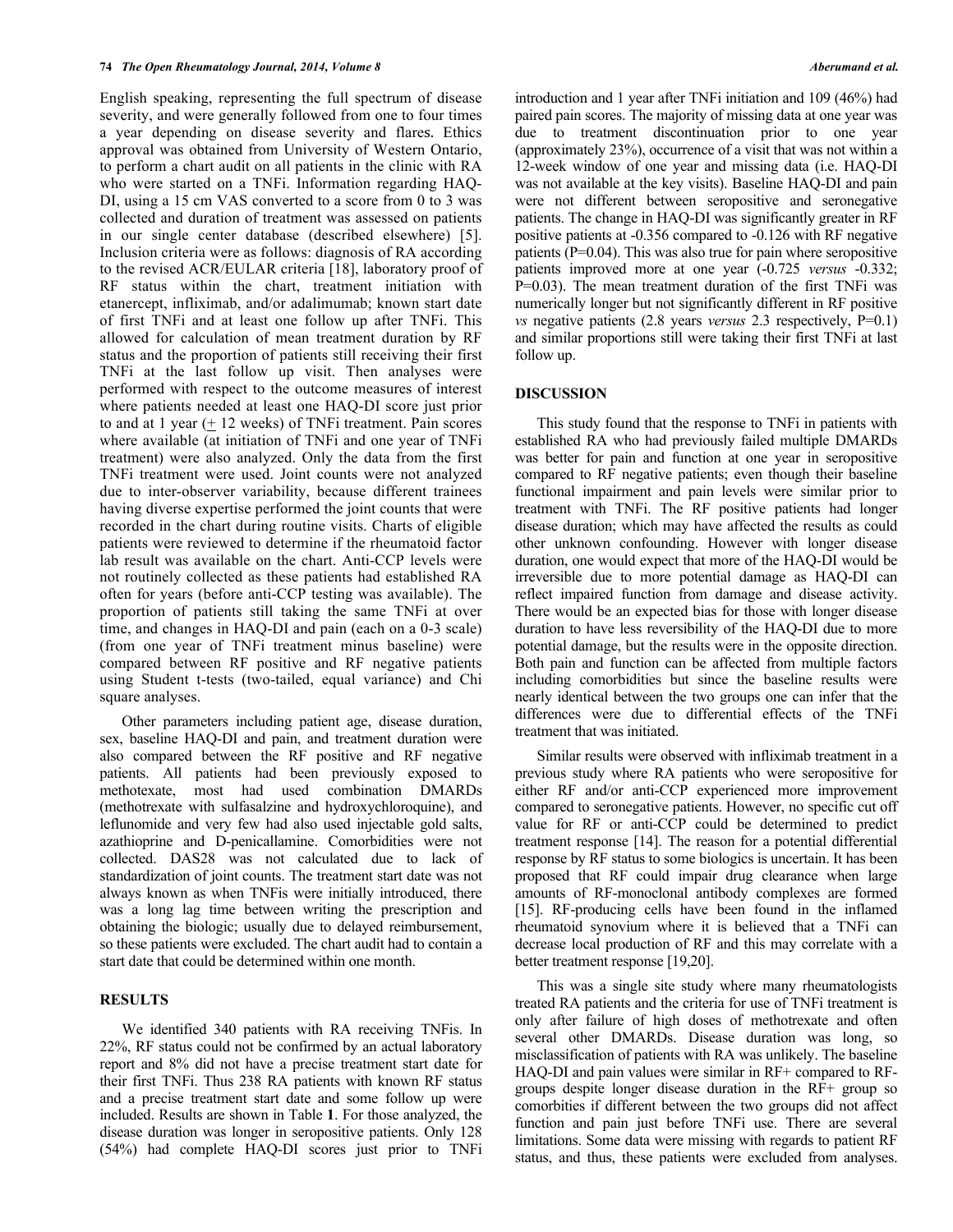**Table 1. Summary of demographic information for established RA patient cohort receiving TNF inhibitors and response with respect to health assessment questionnaire disability index (HAQ-DI) and pain.**

| <b>Established RA TNFi Treatment</b>                                                                   | <b>Rheumatoid Factor</b><br>Positive (RF+) | <b>Rheumatoid Factor</b><br><b>Negative (RF-)</b> | P Value |
|--------------------------------------------------------------------------------------------------------|--------------------------------------------|---------------------------------------------------|---------|
| Total N with RF results available (238)<br>(% of included patients)                                    | 178 (75%)                                  | 60(25%)                                           |         |
| % Female                                                                                               | 82%                                        | 72%                                               | 0.7     |
| Age(SD)                                                                                                | 57 (14)                                    | (12)<br>56                                        | 0.6     |
| Disease duration {years} (SD)                                                                          | 12<br>(8)                                  | 9<br>(8)                                          | 0.017   |
| N with available paired HAQ-DI results at 1 year# (% of included patients)<br>N included 128           | 90 (70%)                                   | 38 (30%)                                          |         |
| Baseline HAQ-DI (SD)<br>$(0=3)$ prior to TNFi                                                          | 1.44(0.63)                                 | 1.41(0.63)                                        | 0.8     |
| HAQ-DI change Baseline to Year 1                                                                       | $-0.356(0.60)$                             | $-0.126(0.54)$                                    | 0.04    |
| N with available paired Pain results at 1 year <sup>#</sup> (% of included patients)<br>N included 109 | 77(71%)                                    | 32(29%)                                           |         |
| Baseline PAIN (SD)<br>$(0-3)$                                                                          | $1.92$ $(0.67)$                            | $1.93$ $(0.67)$                                   | 0.9     |
| PAIN change Baseline to Year 1                                                                         | $-0.725(0.86)$                             | $-0.332(0.82)$                                    | 0.03    |
| Mean treatment duration for first TNFi {Years} (SD)<br>$N = 238$                                       | 2.8<br>(2.0)                               | 2.3<br>(1.6)                                      | 0.1     |
| Proportion of patients still on same TNFi after at last follow up from the included 238<br>patients    | 68%                                        | 62%                                               | 0.5     |

Note of 340 identified patients, only 238 had some data available for analysis. SD = Standard Deviation; Age and Disease Duration is shown in Years; p-Value with significance at <0.05, # Only the patients with available data compose the N for each result. The demographics (age, sex, disease duration, baseline HAQ-DI, baseline pain) of the patients with available data was not significantly different from those with incomplete data.

Anti-CCP was missing for the majority of patients and thus not analyzed. Selection bias for TNFi prescription likely was present (but should not have been different in RF+ and RFpatients as demonstrated by similar baseline HAQ-DI and pain scores). RF status was confirmed in only 258 out of 340 patients and many patients had missing HAQ-DI or pain scores. However, demographics for patients included *vs* not included were not significantly different. Ideally anti-CCP should also be compared to determine if in prevalent RA there is a differential response to TNFi by anti-CCP status. Perhaps longer treatment could yield different results such as potentially in durability of response for seropositive *vs* seronegative patients. Our study is too underpowered to answer whether RF status affects the sustainability of treatment. The major changes in HAQ-DI and pain are early with TNFi treatment so our study is long enough for early treatment changes to be detected on these measures but whether the differences continue beyond a year is not known.

Perhaps, patients that are RF negative with established RA have a blunted response to several biologics including TNFi, and also rituximab and tocilizumab after failure of DMARDs [17]. The data do not agree with all studies. ACR20 and DAS28 responses from a meta-analysis of TNFi, did not find different responses in patients based on their rheumatoid factor status [15].

## **CONCLUSION**

TNFi treatment varies between RF positive and negative patients with respect to changes in function and pain in this cohort and this has not been fully appreciated previously. Future studies should continue to explore differential responses by readily available biomarkers.

## **CONFLICT OF INTEREST**

The authors confirm that this article content has no conflict of interest.

#### **ACKNOWLEDGEMENTS**

Partial funding for this project was through the Program of Experimental Medicine, Department of Medicine, Schulich School of Medicine, University of Western Ontario. Ethics approval was obtained from the University of Western Ontario, Ethics Review Board.

### **REFERENCES**

- [1] Verschueren P, Esselens G, Westhovens R. Predictors of remission, normalized physical function, and changes in the working situation during follow-up of patients with early rheumatoid arthritis: an observational study. Scand J Rheumatol 2009; 38: 166-72.
- [2] Makinen H, Kautiainen H, Hannonen P, *et al*. Sustained remission and reduced radiographic progression with combination disease modifying antirehumatic drugs in early rheumatoid arthritis. J Rheumatol 2007; 34: 316-21.
- [3] Rubbert-Roth A, Finckh A. Treatment options in patients with rheumatoid arthritis failing initial TNF inhibitor therapy: a critical review. Arthritis Res Ther 2009; 11(Suppl 1): S1.
- [4] Fries JF, Spitz P, Kraines RG, Holman HR. Measurement of patient outcomes in arthritis. Arthritis Rheum 1980; 23: 137-45.